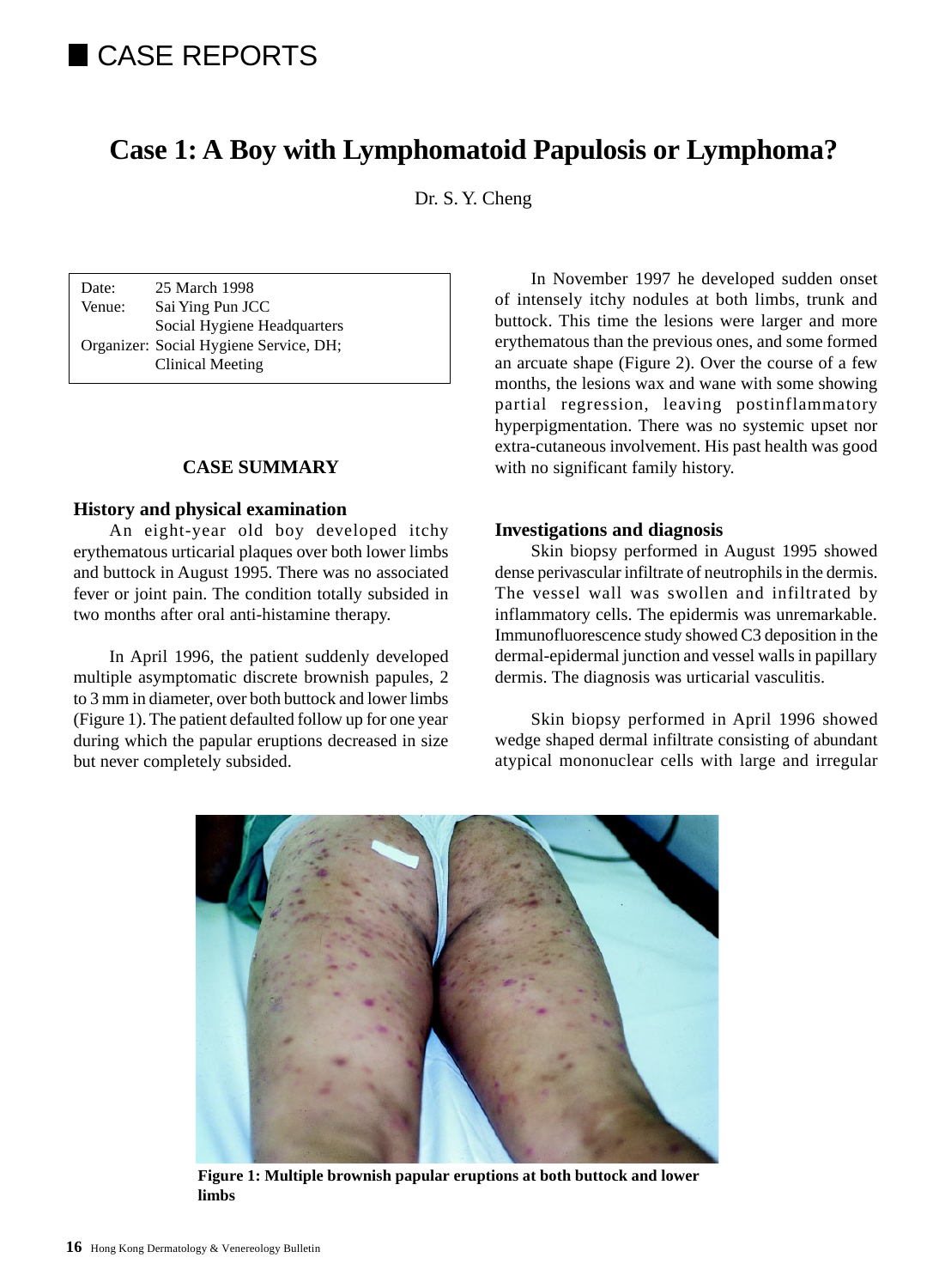

**Figure 2: Erythematous nodular eruptions with**



**Figure 2: Erythematous nodular eruptions with** Figure 3: Low power view showing dense nodular arcuate shape pattern<br> **Figure 3: Low power view showing dense nodular**<br> **Figure 3: Low power view showing dense nodular polymorphous dermal infiltrate in a predominantly perivascular distribution**

hyperchromatic nuclei and small to moderate amount of pinkish cytoplasm. Mitoses was infrequent and there was no Pautrier microabscess. Vasculitis was not found. The diagnosis was lymphomatoid papulosis.

In view of a change in the morphology of the cutaneous lesions, malignant lymphoid change was suspected. Thus a third skin biopsy was performed in November 1997. This showed similar features to the second biopsy except that mitoses were more frequent. The histological diagnosis was still lymphomatoid papulosis (Figure 3 and 4).

Investigations so far include complete blood picture, liver and renal function tests, autoimmune markers screening were normal.



**Figure 4: High power view with arrowhead pointing at atypical lymphoid cells and arrow pointing at eosinophils within a vessel**

*(Photographs kindly supplied by Dr. K. C. Lee of Princess Margaret Hospital)*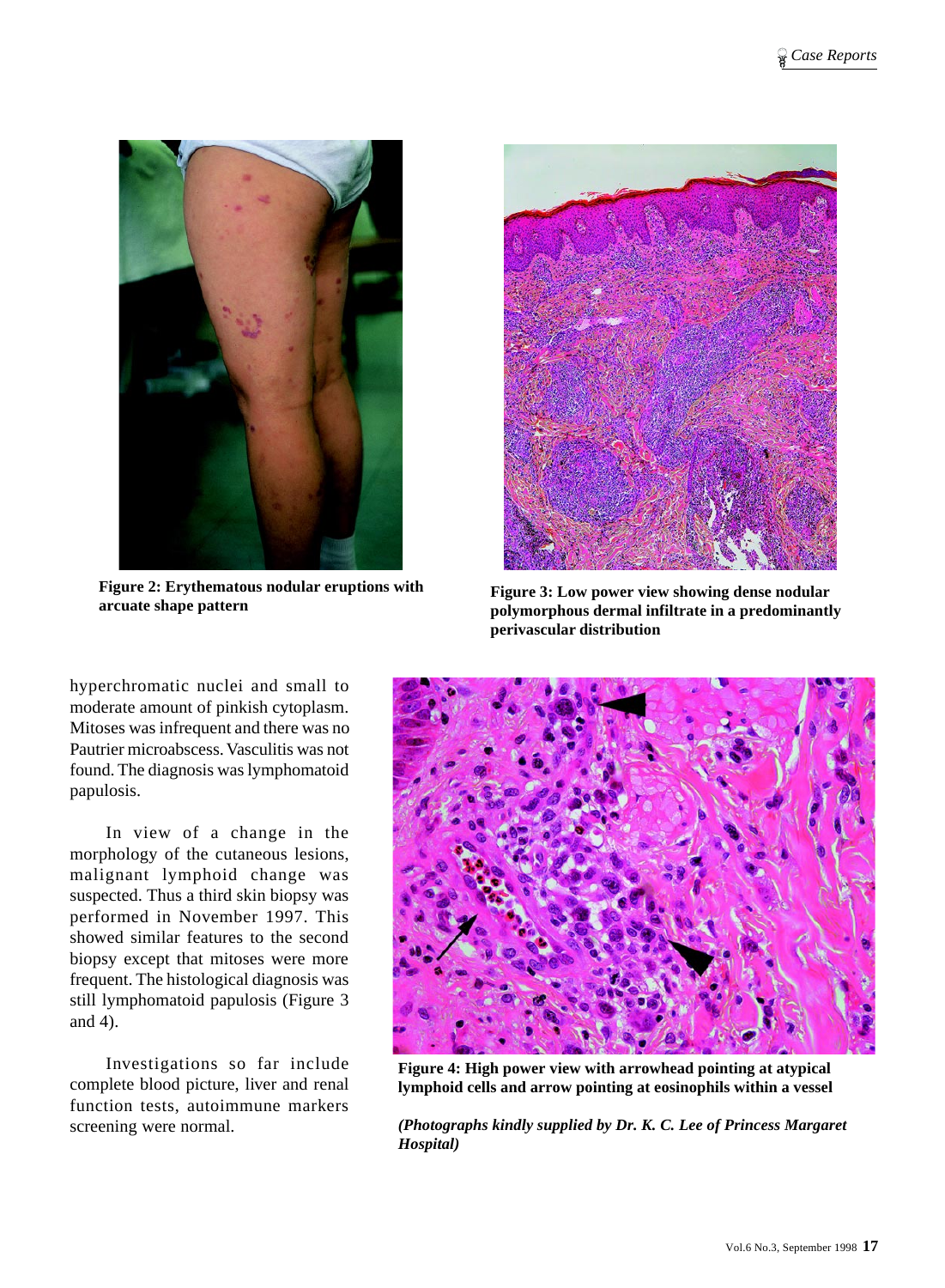#### **Management and progress**

The patient was given a course of oral erythromycin and topical 0.05% clobetasol butyrate. Fortunately, the lesions gradually regressed. It was not sure whether the remission was due to natural course or as a result of the treatments.

# **REVIEW ON LYMPHOMATOID PAPULOSIS**

Lymphomatoid papulosis is defined as a chronic recurrent self-healing papulonecrotic or papulo-nodular skin eruption.<sup>1</sup> Despite an alarming histologic appearance suggestive of malignant lymphoma, it usually runs a benign course. Clonal T cell receptor gene rearrangement is often present but this clonality does not necessarily mean malignancy. However, 10 to 20% of these patients do develop malignant lymphoid change, most commonly mycosis fungoides (35%), secondary CD30 lymphoma (32%) and Hodgkin's disease  $(24\%)$ .<sup>2</sup>

#### **Pathogenesis**

The pathogenesis of lymphomatoid papulosis is uncertain. There had not been any reported association with urticarial vasculitis which is an immune complex mediated leucocytoclastic vasculitis. It is possible that a common antigen, for example a virus, triggers initially an immune complex reaction and later a lymphoproliferative reaction.

#### **Histological types**

Histologically there are two types: type A and type B. Type A consists of CD30+ve large atypical Reed Sternberg-like cells with numerous mitoses and inflammatory cells. Epidermotropism is not found. Type B consists of CD30-ve atypical cerebriform mononuclear cells similar to those seen in mycosis fungoides and epidermotropism is found.

#### **CD 30 +ve lymphoproliferative diseases**

Because of morphological and immunophenotypic similarities between large atypical cells in lymphomatoid papulosis and neoplastic cells in CD30+ve large cell lymphoma, these diseases are believed to represent a spectrum of CD30+ve lymphoproliferative diseases.3,4,5,6 The spectrum ranges

from the benign end of lymphomatoid papulosis, to the other end of malignant diseases such as mycosis fungoides, anaplastic large cell lymphoma and Hodgkin's disease.

CD30+ve large cell lymphoma usually presents with solitary or regionally distributed nodules with infrequent regression (20%) and extracutaneous involvement (25-30%).<sup>4</sup> The CD30+ve cells form large cohesive sheets rather than wedge shape pattern and it may infiltrate into subcutis. The proportion of CD30+ve cells to inflammatory cells is high, usually >75%.4 On the other hand, lymphomatoid papulosis consists of papulonodules in regional or diffuse distribution with no extracutaneous involvement. It almost always shows regression. Histologically, wedge shape pattern of infiltration is characteristic with smaller percentage of CD30 positivity of 25-50% only.4 It does not infiltrate the subcutis. In practice borderline cases with clinical and histological features in between these two disorders exist. We may encounter patients with clinical picture of lymphomatoid papulosis but histological features of CD30+ve large cell lymphoma, or vice versa.3

It is sometimes difficult to determine whether a patient with lymphomatoid papulosis has undergone malignant lymphoid change. The morphology and size of the lesions or the presence of regression are not reliable signs.<sup>4</sup> A change in the behaviour of eruption, presence of lymphadenopathy or B symptoms (weight loss, fever or chills) are more important. As in our patient, even though the histological diagnosis was still consistent with lymphomatoid papulosis, more frequent follow up with repeated biopsy at suspected sites are mandatory. He may belong to one of the borderline cases that has a higher chance of transforming into malignant lymphoma. The histological slides should be sent for immunophenotyping studies. The ratio of atypical cells to inflammatory cells (% of  $CD30+ve)^3$  and a change in the tumor cell phenotype with additional loss of T cell antigen  $(CD5$  and  $7)^1$  are important clues to malignant transformation. Any infiltration into subcutis should also be taken seriously.

## **Management**

Therapy should be tailored to individual patient; the severity of disease should be considered since no treatment alters risk of progression of the disease. In cases of lymphomatoid papulosis, therapy ranges from simple observation, topical steroid, oral antibiotic,